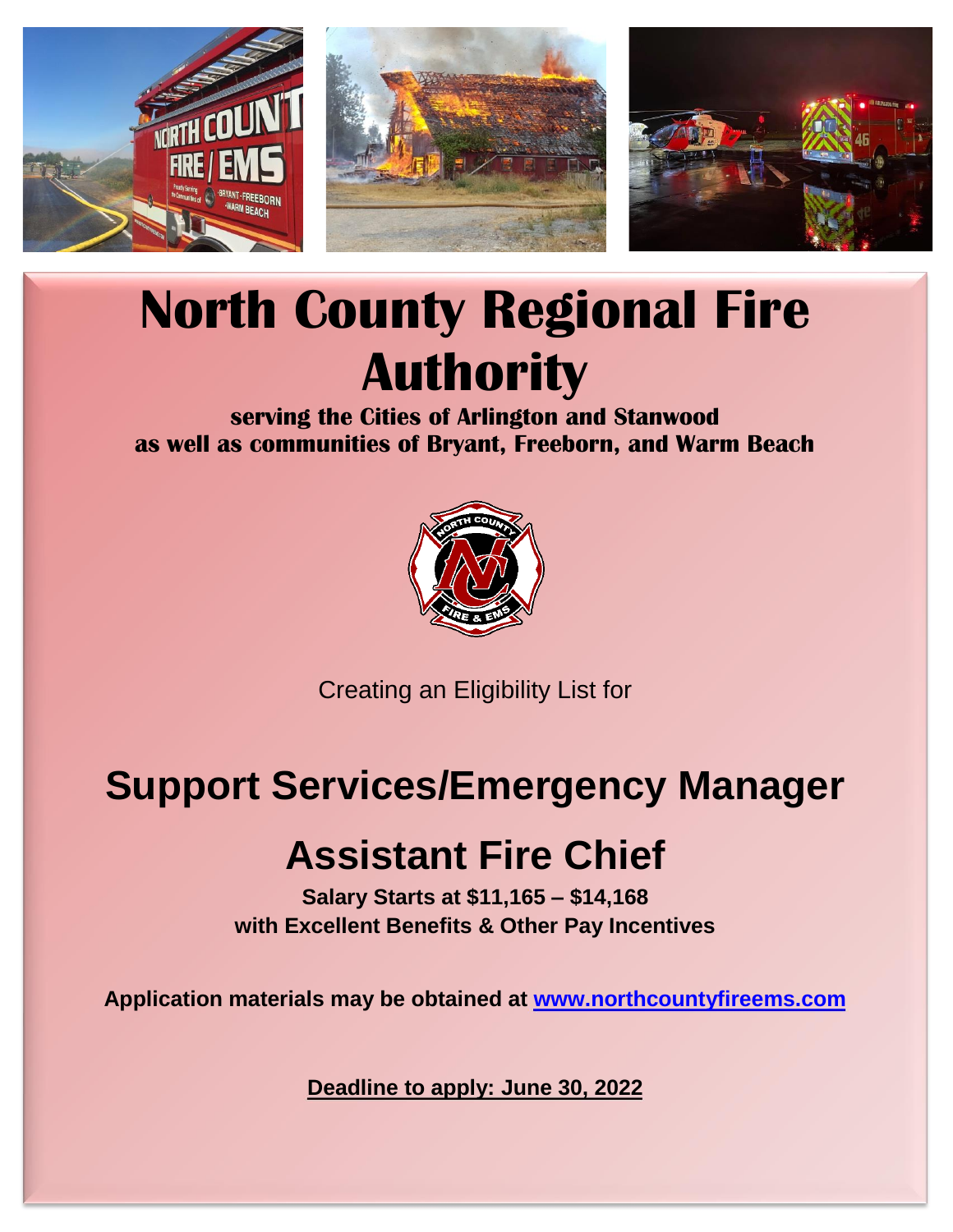#### **Our Mission & Values**

Our mission is "to provide premier medical services, fire, and all-hazard emergency response to reduce risk and enhance the health, welfare, and preparedness of our entire community". We accomplish this with the following core values:

- ➢ Integrity
- ➢ Innovation
- ➢ Pride
- ➢ Professionalism
- ➢ Ownership

#### **Our Fire Department**

North County Regional Fire Authority is comprised of seven fire stations with a service area of approximately 120 square miles. We serve an estimated population of over 45,000 residents (including our contracted fire service areas). Our organization provides service to our residents 24 hours a day, 365 days a year with a combination of Full Time Staff, Part-Paid staff, and volunteer staffing.

The most visible and valued services provided by the North County Regional Fire Authority is our response to, and control of, emergency events that affect the citizens in the area that we serve.

Overall, North County Regional Fire Authority provides a variety of emergent & non-emergent services including:

- ➢ Fire Suppression
- ➢ ALS/BLS Emergency Medical Services and Transport
- ➢ Hazardous Materials Response
- ➢ Water Rescue
- ➢ Public Information and Education (School information, education and prevention, elderly home & institution safety and general fire & injury prevention, Etc.)
- ➢ CPR & First Aid Instruction
- ➢ Basic Firefighter Academy ( NIMS 100 & 200, Firefighter One, Hazmat Awareness, and Operations, & Emergency Medical Technician certifications
- $\triangleright$  Varied service calls (Items that could reasonably become an emergency & out of the ordinary.)

Each day our department operates with staffing strategically positioned at six fire stations (The seventh station is a volunteer only station) within our 210 square mile service area. Our departments' emergency response system utilizes a combination of both career and volunteer personnel. This deployment model provides the most cost-effective delivery of personnel and equipment to ensure that patient care, firefighting, and any other emergencies are responded to and mitigated in the least amount of time.

#### **The Position**

Manages, and operates the RFA's Support Services Division to include the apparatus maintenance program, grant management, facility operations/development, Public Information/Education, and technical support services. This position also supports administration in assignments such as, but not limited to, overseeing bid processes, community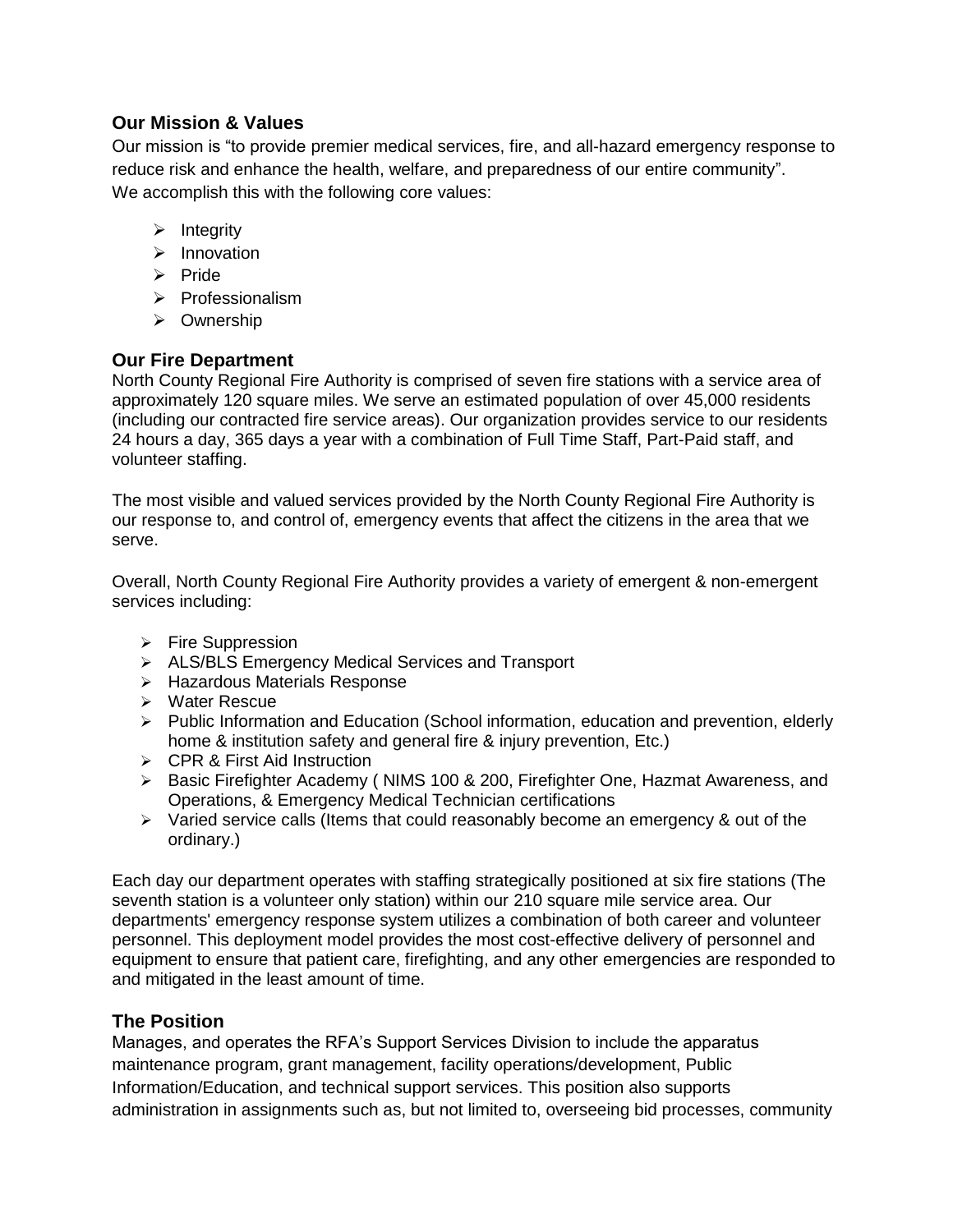risk reduction/emergency management, attending meetings, etc. Liaison to the cities in EOC coordination with Department of Emergency Management per ILAs with the cities we serve.

Individuals assigned to this position are expected to apply a thorough knowledge of administrative and technical matters and of modern management methods to a variety of work situations. Individuals are expected to develop and maintain records of activities.

Responsibilities have a major impact on the protection of life and property and the success of the overall operation.

#### **Selection Process**

- Posting closes on June 30, 2022.
- Oral Board Interviews will be held on July 06, 2022.
- Chief's Interviews will take place July 13, 2022.

#### **Minimum Qualifications**

- Requires knowledge of the field of assignment and physical ability sufficient to perform thoroughly and accurately the full scope of responsibility as illustrated by example in the above job description.
- Requires thorough knowledge of principles, practices and procedures of modern firefighting, fire prevention, fire administration, training and emergency medical services and of the rules and regulations of the fire department.
- Requires knowledge of federal and state requirements regarding purchasing and public works projects for local government agencies.
- Requires project management skills to ensure that public works projects and other large expenditures are brought on line within time and budget.
- Requires ability to express ideas clearly and concisely, orally and in writing, to groups and individuals.
- Requires ability to establish and maintain effective working relationships with civic and official groups, representatives of cooperating agencies and the general public as well as to command and hold the respect of subordinates.
- Requires a high school diploma or equivalent with a Bachelor's Degree in Fire Science or applicable area from an accredited college.
- Requires a cumulative of seven (7) years of fire/emergency service experience

#### **Required Documents**

- Application
- Supplemental Questions

#### **To be Considered**

If you are interested in this outstanding career opportunity, please consider submitting your application and required documents to Katie Casey, Human Resources Manager at [kcasey@northcountyfireems.com](mailto:kcasey@northcountyfireems.com) . Application packets submitted MUST be submitted as **ONE PDF DOCUMENT**. **Incomplete or improperly submitted applications will not be accepted.** Deadline for application submission is June 30, 2022. A complete job description and application can be found here: <https://www.northcountyfireems.com/employment/index.cfm>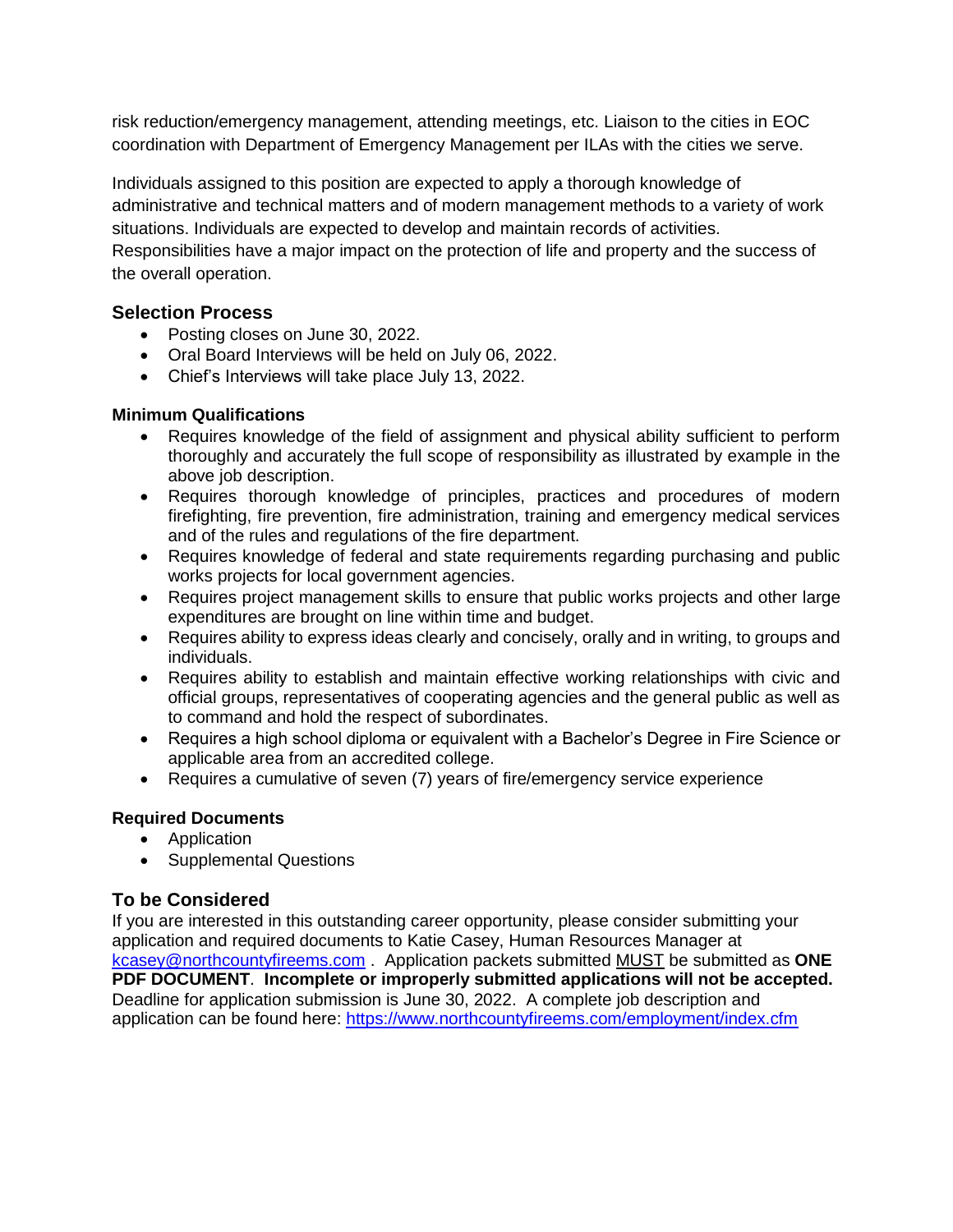#### **Compensation & Benefits**

Salary begins at \$11,165 – \$14,168 depending on experience and qualifications.

Benefits Include:

- ➢ Medical, Dental & Vision Insurance
- ➢ Life Insurance
- ➢ Washington State Department of Retirement Systems (LEOFF)
- ➢ State of Washington (DRS) or Nationwide Financial Deferred Compensation Plans
- ➢ Education Incentives
- ➢ Longevity Pay
- ➢ Vacation Leave
- ➢ Sick Leave
- ➢ Paid Holidays